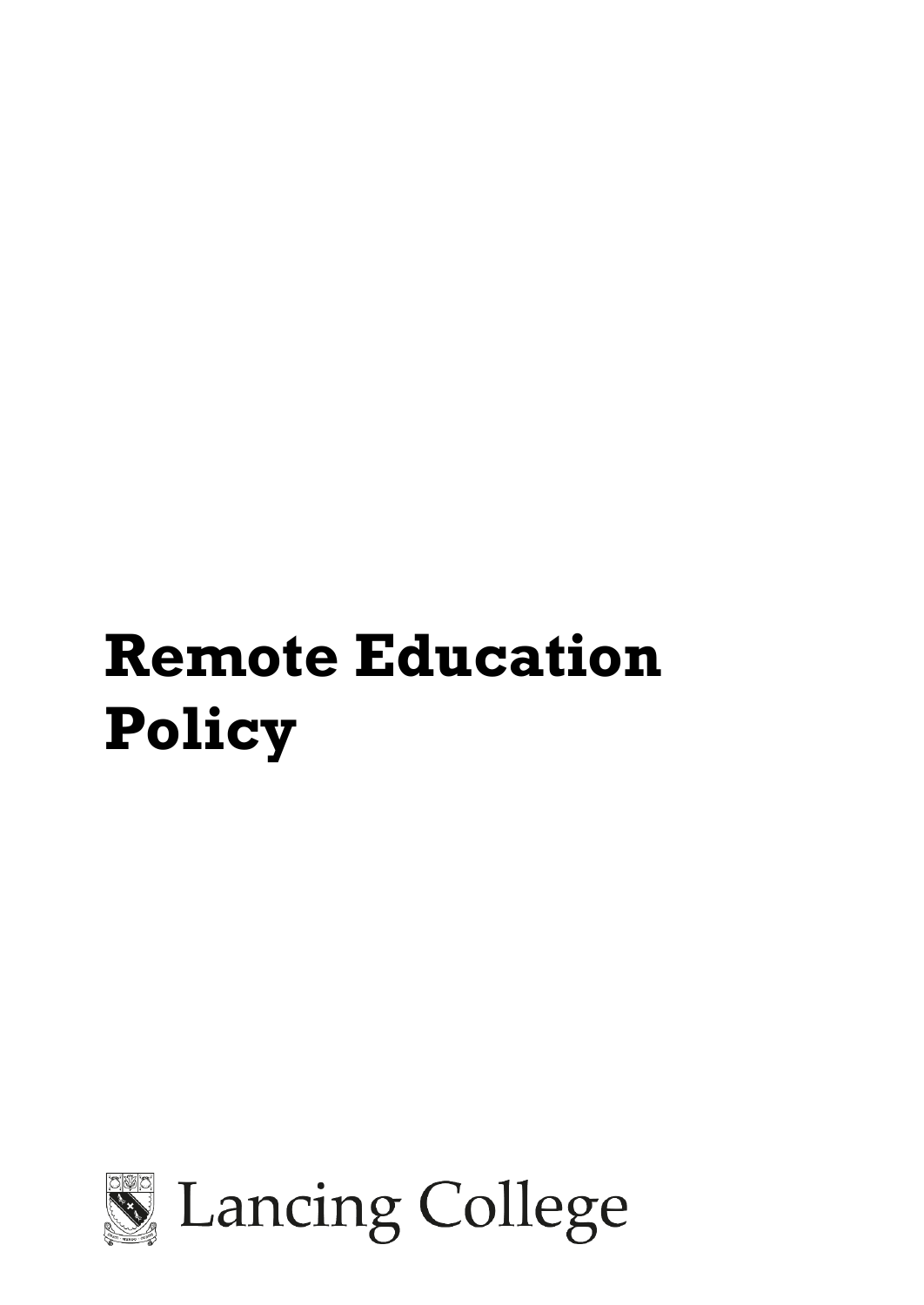#### **1 Introduction**

The transition from school to home as a place of learning could be challenging for some as their well-established and natural rhythms, routines and habits are inevitably changed. This policy has been implemented to help pupils engage as readily and productively as they can while away from the College (see also [Distance Learning Responsible User](https://lancing.fireflycloud.net/resource.aspx?id=246943&officeint=on)  [Agreement.](https://lancing.fireflycloud.net/resource.aspx?id=246943&officeint=on))

# **2 Live/Recorded Lessons**

- 2.1 Lancing College seeks, in line with its published outlines to parents, to teach all classes in both 'live' and recorded fashion during the period of school closure via the medium of Microsoft Teams, the College's subscription service for the organisation of teaching and learning.
- 2.2 Any student working in a time zone where they cannot reasonably access a lesson live will be able to access a recording of it and to post any questions they have for response prior to the next accessible live lesson.

## **3 Use of Technology**

- 3.1 Microsoft Teams as an environment allows students and staff to interact face-to-face via dynamic video conferencing as a whole class, in small groups and via individual studentteacher conversations. It also allows collaboration on work for brief text-based posting of questions – both students and teachers benefit from the interactivity and additional support this provides.
- 3.2 All Lancing students are equipped with Lancing's iPads which cohere seamlessly with both Microsoft Teams and our Virtual Learning Environment (VLE). The VLE in particular is home to the many educational subscription services that are contained within it (an electronic library of over 90,000 books, for example, along with extensive journal and magazine subscriptions) as well as a vast store of resources, both purchased from external publishers and designed specifically by our expert staff for our students.
- 3.3 Staff are provided with Microsoft Surface Pro devices for the delivery of online learning and have a rolling programme of training to aid the continued development of their distance and blended learning pedagogy.
- 3.4 Work can be set, marked and returned by both Teams and our VLE platform, allowing for swift and dynamic feedback to support student progress.

## **4 Feedback**

- 4.1 The distance learning model we provide is one based on response to student, staff and parental feedback, with the model adjusted in response to that feedback to maintain maximum effectiveness.
- 4.2 Examples of adjustments include:
	- (a) *More 'face-time'*: The onus is now on students to have their camera on in classes and to 'mic on' to contribute.
	- (b) *Fewer offline tasks*: Individual work to be done more in class with the teacher there for help. Where tasks would ordinarily be completed in evening school,